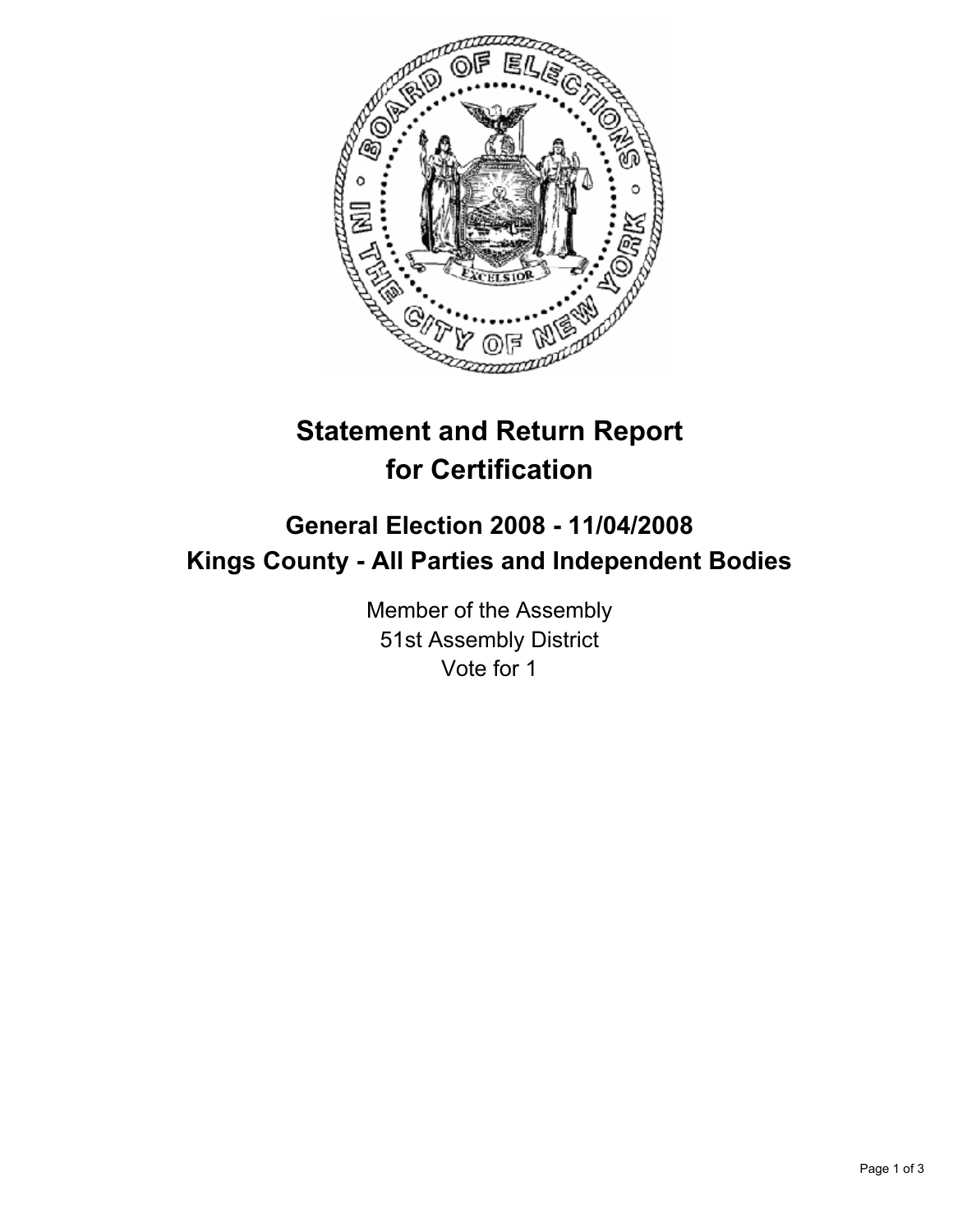

## **Assembly District 51**

| PUBLIC COUNTER                   | 23,102 |
|----------------------------------|--------|
| <b>EMERGENCY</b>                 | 634    |
| ABSENTEE/MILITARY                | 464    |
| AFFIDAVIT                        | 1,137  |
| <b>Total Ballots</b>             | 25,440 |
| FELIX W ORTIZ (DEMOCRATIC)       | 15,317 |
| LUIS A GARCIA (REPUBLICAN)       | 2,161  |
| <b>GRACE COEN (CONSERVATIVE)</b> | 290    |
| FELIX W ORTIZ (WORKING FAMILIES) | 985    |
| <b>Total Votes</b>               | 18,753 |
| Unrecorded                       | 6.687  |